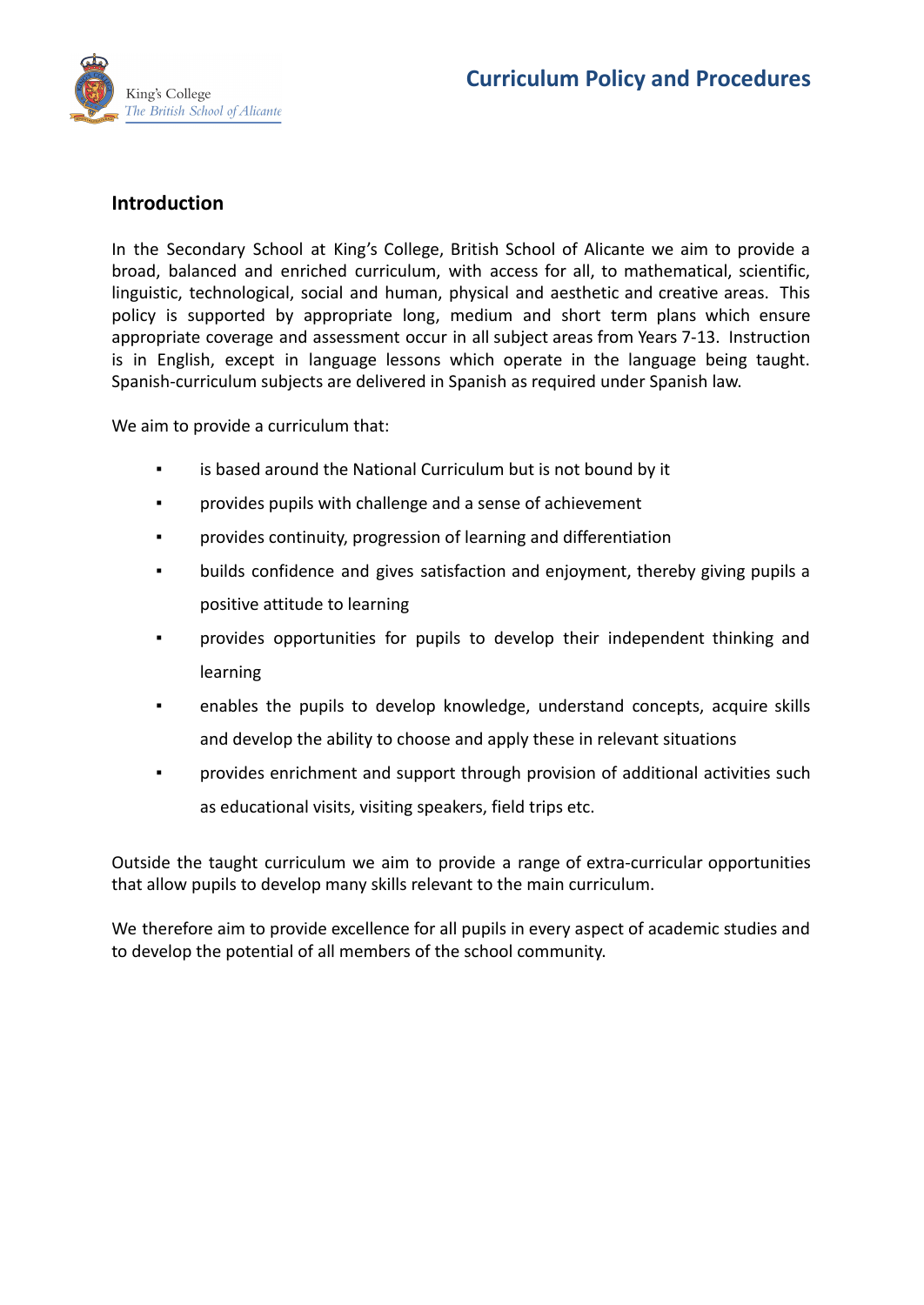

### **Procedures**

#### *Curriculum content and delivery*

All children are taught in mixed ability classes, with children of the same age. Children may be taught English, Maths, Lengua or Spanish in ability groups if appropriate. Smaller groups are also created if particular support is required. "A" Level option groups are also considerably smaller given the degree of subject choices at these stages.

Wherever possible the curriculum follows the English National Curriculum though local requirements mean we must also teach Spanish Language & Literature, Spanish Culture (C.C. Sociales) and the local language, Valencian, from Years 7 to 11. This does place constraints on the amount of curriculum time available to the National Curriculum subjects.

The Secondary School covers children from age 11 onwards, and builds on the achievements of the Primary School.

|                                        | Key Stage 3                                | Key Stage 4                                                        | <b>Sixth Form</b> |
|----------------------------------------|--------------------------------------------|--------------------------------------------------------------------|-------------------|
| AGE (YRS)                              | $11 - 14$                                  | $14 - 16$                                                          | $16 - 18$         |
| <b>YEAR GROUP</b>                      | Year 7 to 9                                | Year 10 to 11                                                      | Year 12 to 13     |
| <b>EXTERNAL</b><br><b>EXAMINATIONS</b> | Pupils choose options<br>to study at IGCSE | <b>IGCSE Exams</b><br>Pupils choose options to<br>study at A Level | AS & A2 Exams     |

## Secondary covers Key Stages 3, 4 and Sixth Form

#### *Subject lesson allocation*

The school works a 40 period week, Periods 1,3,4,6,7 and 8 are 45 minutes in length. In order to provide twenty minute tutor time in the morning, periods 2 and 5 are 40 minutes in length.

#### *Curriculum Design*

The Head of Secondary School assumes responsibility for the design of a curriculum that matches the school aims. Subject Leaders are consulted regarding the best courses to offer and the success and appropriateness of existing courses. This is achieved through the SEF and meetings between the LG and SLs. Subject Leaders are also asked to make recommendations for staff deployment to ensure specialists deliver lessons in KS4 and 5.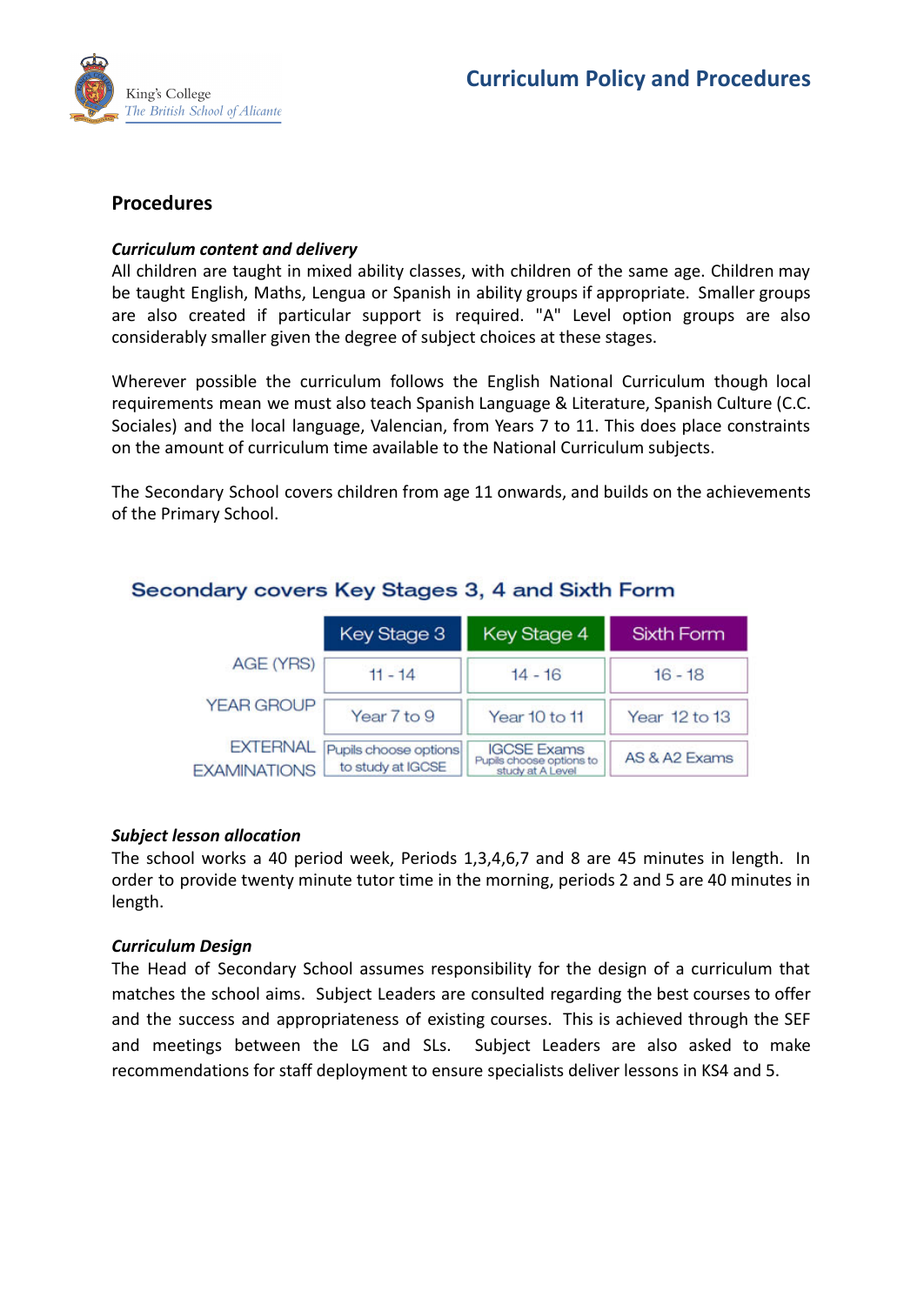

### **Studies at ages 11 - 14**

#### *KS3 Curriculum*

From Years 7 - 9 (ages 11 - 14) students study the same range of subjects as Primary, with the addition of French from Year 7 (age 11). However, all lessons are taught by a series of subject specialists. Local regulations also require us to teach Spanish Language and Literature, Spanish Culture (C.C. Sociales) and Valencian to all pupils from Years 7-11. Non-native speakers are taught Spanish as a foreign language until such point as they are able to integrate into the first-language group.

In Year 9 General Science focuses on the teaching of the individual science subjects. International GCSE curricula are introduced at this stage so pupils have the opportunity of experiencing these standalone subjects before they are required to make their option choices for Year 10

#### *Subject Allocations*

| <b>Year 7</b>            |                |                           | <b>Year 8</b>  |  | <b>Year 9</b>             |                |
|--------------------------|----------------|---------------------------|----------------|--|---------------------------|----------------|
|                          |                |                           |                |  |                           | <b>Period</b>  |
| <b>Subjects</b>          | <b>Periods</b> | <b>Subjects</b>           | <b>Periods</b> |  | <b>Subjects</b>           | S              |
| English & Drama          | 6              | English                   | 5              |  | English                   | 5              |
| <b>Maths</b>             | 5              | <b>Use of English</b>     | $\mathbf{1}$   |  | Use of English            | $\mathbf{1}$   |
| Science                  | 5              | <b>Maths</b>              | 5              |  | <b>Maths</b>              | 5              |
| Art                      | $\overline{2}$ | <b>Science</b>            | 5              |  | Bio / Che / Phy           | 5              |
| <b>Drama</b>             | $\mathbf{1}$   | Art                       | $\overline{2}$ |  | Art                       | $\overline{2}$ |
| French                   | $\overline{2}$ | <b>Drama</b>              | $\mathbf{1}$   |  | <b>Drama</b>              | $\mathbf{1}$   |
| Geography                | $\overline{2}$ | French                    | $\overline{2}$ |  | French                    | $\overline{2}$ |
| <b>History</b>           | $\overline{2}$ | Geography                 | $\overline{2}$ |  | Geography                 | $\overline{2}$ |
| Computing                | $\mathbf{1}$   | <b>History</b>            | $\overline{2}$ |  | <b>History</b>            | $\overline{2}$ |
| <b>Music</b>             | $\overline{2}$ | Computing                 | $\mathbf{1}$   |  | Computing                 | $\mathbf{1}$   |
| Physical<br>Education    | 3              | <b>Music</b>              | $\overline{2}$ |  | <b>Music</b>              | $\mathbf{1}$   |
| Spanish or               |                |                           |                |  |                           |                |
| Lengua                   | $\overline{4}$ | <b>Physical Education</b> | 3              |  | <b>Physical Education</b> | 3              |
| C.C. Sociales            | $\overline{2}$ | Spanish or Lengua         | $\overline{4}$ |  | Spanish or Lengua         | $\overline{4}$ |
| Valencian                | $\overline{2}$ | C.C. Sociales             | $\overline{2}$ |  | C.C. Sociales             | $\overline{2}$ |
| Enrichment*              | $\overline{2}$ | Valencian                 | $\overline{2}$ |  | Valencian                 | $\overline{2}$ |
| PSHE / ICT /             | $\overline{2}$ | Enrichment*               | $\overline{2}$ |  | Enrichment*               | $\overline{2}$ |
| <b>House Activities*</b> |                |                           |                |  |                           |                |
| Leadership /             | $\mathbf{1}$   | PSHE / ICT / House        |                |  | PSHE / ICT / House        |                |
| <b>Skills</b>            |                | Activities*               | $\overline{2}$ |  | Activities*               | $\overline{2}$ |

\* PSHE / ICT & House Activities take place in Week A. In Week B pupils participate in a varied Enrichment Programme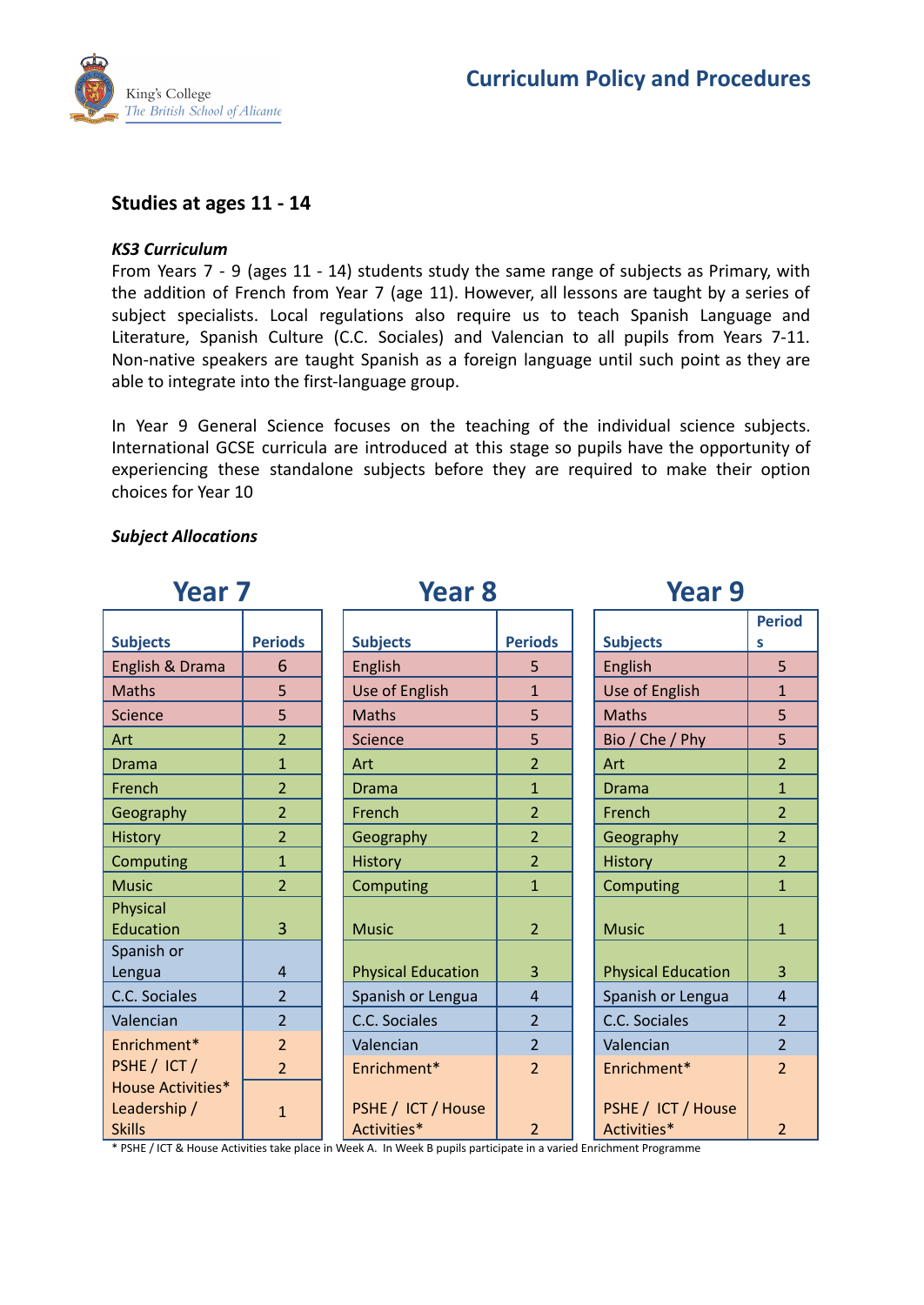

### **Studies at Age 14-16**

#### *Choices at ages 14 - 16*

A Careers Guidance Programme starts in Year 7 and focuses particularly on making choices in Term 1 of Year 9. Pupils are spoken to regarding the options available for them to study in KS4. This programme is managed by the Careers Officer with the support of the KS3 and 4 Leaders. In early Term 2 an Options Evening is organised where the KS4 curriculum is introduced to parents. Parents and pupils have the opportunity to meet with subject teachers to discuss their child's suitability for individual subjects at GCSE level. Due to the relatively small number of pupils in any cohort option blocks for GCSE are drawn up based on pupil and parent choices. Pupils are steered into appropriate subjects by senior staff and we are normally able to satisfy the majority of student choices. Checks are made against pupils' future plans.

#### *KS4 Curriculum*

From Year 10 (age 14), students continue with up to 9 subjects in preparation for the examinations of the Cambridge, Edexcel or AQA (International) General Certificates of Secondary Education (International GCSE). Most students are required to study English Language and English Literature, Mathematics, at least one Science and Spanish. In addition, they have a certain freedom to choose which subjects they prefer and feel will be the most useful for their future career. Further options, such as Business Studies, Media Studies and German are available at this stage. They also continue to follow the compulsory Spanish curriculum including C.C. Sociales and the Valencian language. Most teaching is in mixed-ability groups though pupils may be streamed for English and Mathematics.

#### *End of Stage Testing*

IGCSE examinations are taken towards the end of Year 11, we do not enter pupils early for any subject following recent advice from universities in the UK. First Language Spanish students take IGCSE Spanish at the end of Year 1! and complete the full A-Level in Spanish at the end of Year 12. From September 2015 we will be identifying gifted mathematicians in Year 9 with the aim of completing the GCSE content by the end of Year ten. Pupils will then continue with preparation of GCSE Further Mathematics as preparation for A level. These gifted pupils will sit both the GCSE in Mathematics and Further Mathematics at the end of Year 11.

In order to comply with Spanish regulations pupils are tested and awarded final grades in Lengua y Literatura, C.C. Sociales and Lengua Valenciana.Pupils also have the option of sitting the official **Elemental** exam in Valencian, offered by the Valencian Government.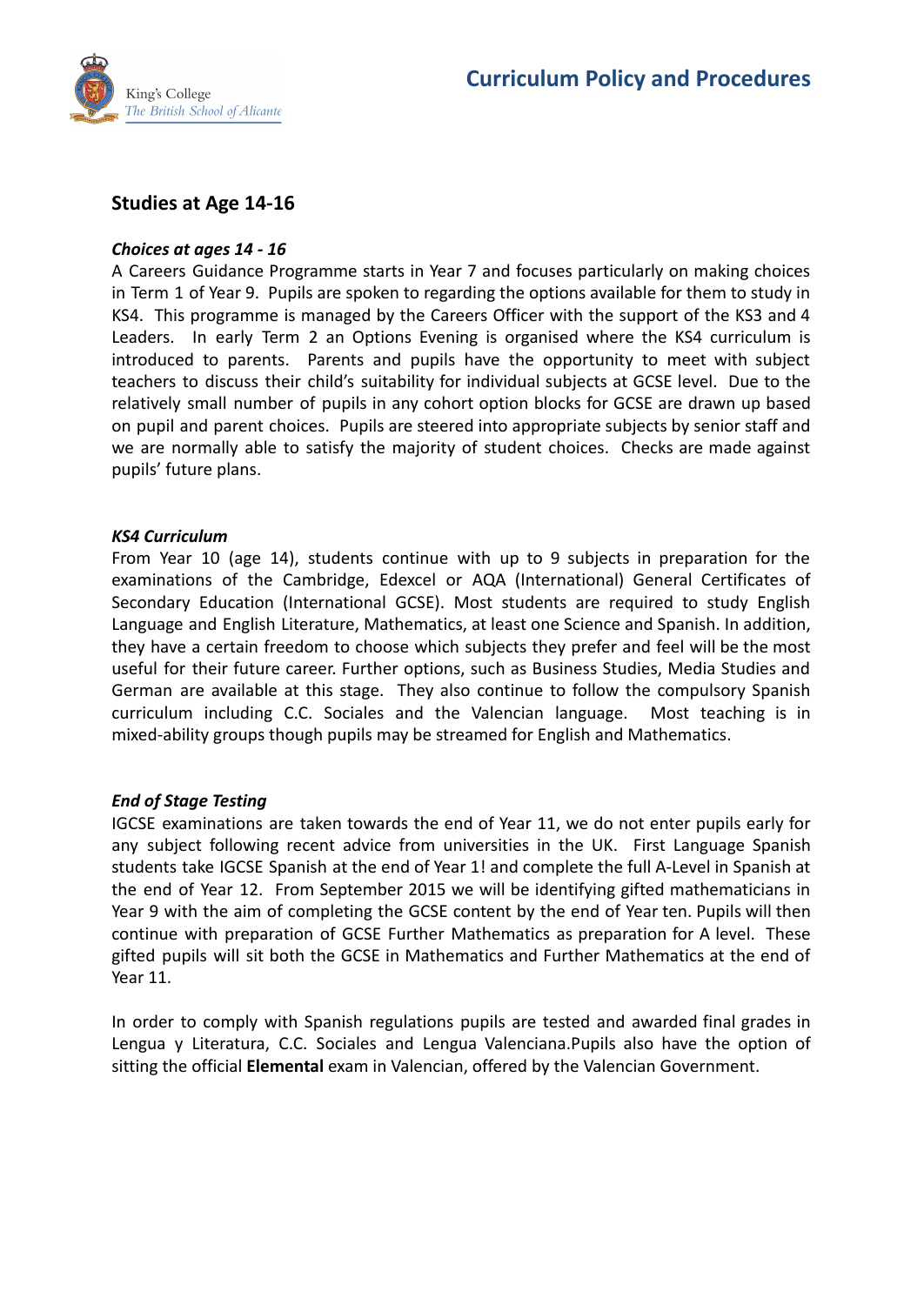

*Subject Allocations* See Appendix A (2015 Year 10 Curriculum) See Appendix B (2015 Year 11 Curriculum)

### **"A" Level 16 – 18**

Access to the "AS" and "A" Level courses, Years 12 and 13, is normally only open to those students with at least five IGCSEs at grades A\*-C. Grade B or above is normally required in the specific subjects students wish to study. Please see our specific access requirements in Appendix ??

In Term 1 of Year 11 students are provided with the Sixth Form Prospectus and a Careers Guidance Programme is launched to help pupils and parents make informed choices regarding potential option choices for KS5. This includes individual interviews with members of staff following completion of the CENTIGRADE programme which offers them individualised careers advice. Provisional choices allow us to generate option blocks that largely reflect the demands of the cohort. Final option decisions are not made until the publication of GCSE results in August, during the compulsory enrolment interviews organised between potential Y12 students, parents, members of the Leadership Group and Director of Sixth Form. Option choices are checked against pupils' future plans.

In their first year, our students take up to 5 A Level subjects, as well as classes in Enrichment, Selectividad and PSHE. There are examinations in all chosen subjects in the June sessions of Year 12 and Year 13 although this is currently under review in light of recent changes to A level examinations. Success in these examinations gives access to university education worldwide. Pupils also have the option of sitting the official **Mitjà** exam in Valencian, offered by the Valencian Government.

#### *Provisional A Level Year*

We also offer a "Provisional A Level Year" to new Sixth Form students when we feel their English language skills are not sufficiently developed for them to reach their academic potential at A-level. An individual programme is drawn up for them concentrating on an intensive English programme, including one-on-one support. This is reviewed at the end of Year 12 and provided the student has acquired the requisite language skills to access A Level courses he/she is able to commence the normal two-year A Level programme the following September.

#### *Subject lesson allocation:*

See Appendix C (2015 Year 12 Curriculum) See Appendix D (2015 Year 13 Curriculum)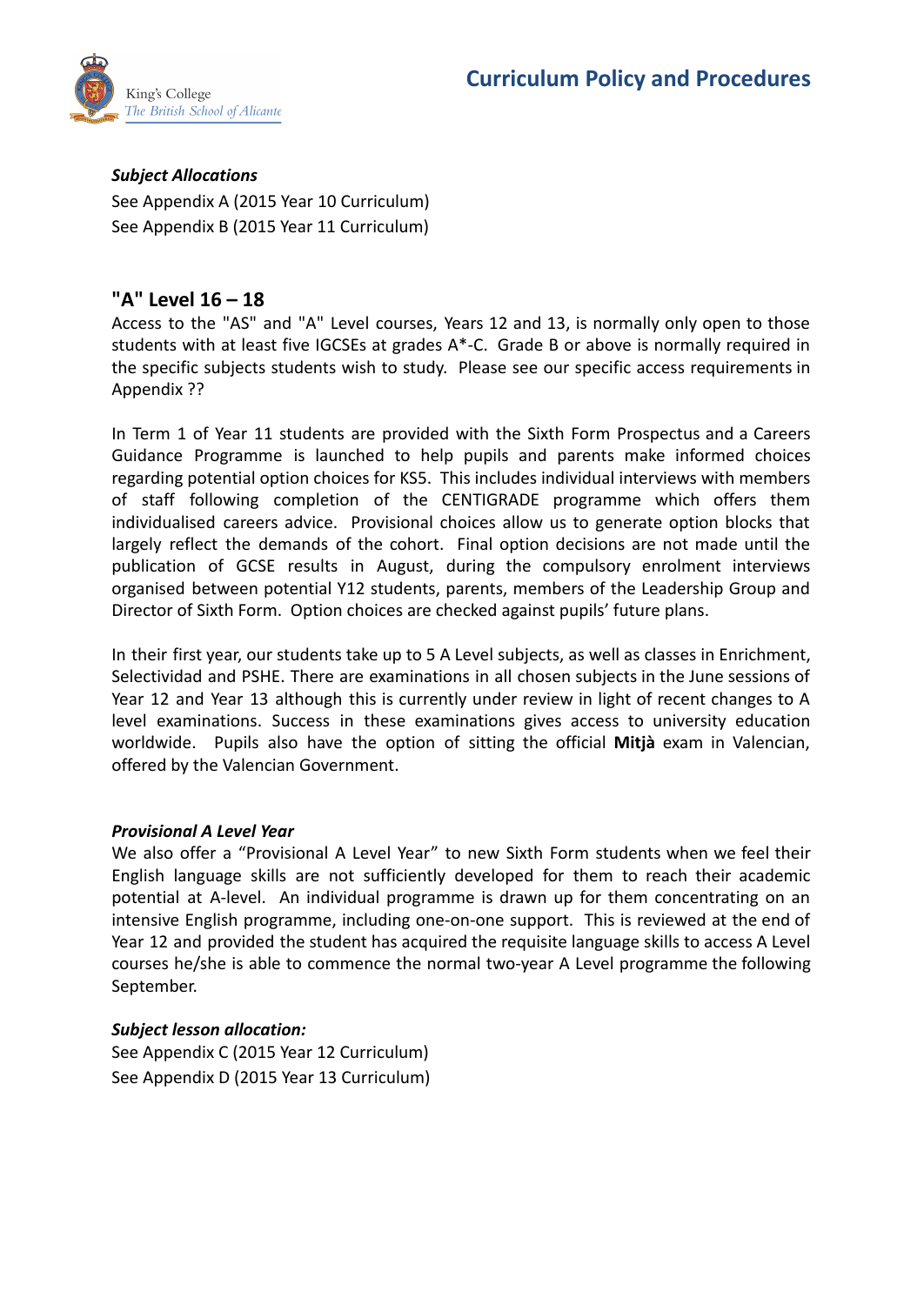

#### *University Entrance and the Bologna Plan*

Under the 1999 Bologna plan, the study of A levels is sufficient for our pupils to access universities in England, Spain and the rest of Europe. The Spanish Ministry of Education validates the studies of Pupils providing them with a "Credencial" with which they can apply for a University place in any Spanish University.

In order to be awarded the "Credencial" students must have achieved 5 IGCSE Grade A\*-C passes as well as 2 GCE A Level passes and a minimum of 140 UCAS points. These minimum requirements are converted to a passing grade of 5 out of 10. A sliding scale converts more UCAS points to a decimal mark out of 10 with the maximum 10/10 being achieved with 640 UCAS points.

With increasing competition for particular courses and particular Universities the Spanish Ministry of Education now allows universities to demand more than the maximum 10/10 to gain entry. A maximum of two optional examinations, known as the "Parte Especifica" can be taken by students to add a potential two marks per subject to their existing score out of ten. This system has effectively raised the entrance requirements with many Universities requiring a higher mark out of 14.

#### *Preparation for the Parte Especifica*

As part of their studies in Years 12 and 13 pupils are given the option to study two additional subjects, taught in Spanish, in preparation for the Parte Especifica examinations at the end of Year 13. These subjects are offered in three groups depending on the career aspirations of the individual student. At present the option blocks are:

| <b>Humanities</b>          | <b>Engineering / Science</b> | <b>Health Sciences</b> |
|----------------------------|------------------------------|------------------------|
| Geografía                  | Matemáticas II               | Quimica                |
| and                        | and                          | and                    |
| MatemáticasAplicadas<br>or | Física                       | Biología               |
| Literatura Universal       |                              |                        |

#### *Enrichment Studies*

As part of their time in Years 12 and 13 we offer a broad enrichment programme to complement students' academic studies. Students have the opportunity to sign up for a range of activities including Scuba Diving (Full PADI certification), Rock Climbing, Sports and Games, Investment Tracker, Critical Thinking, University Workshops and Debating. We have also recently launched the International Bronze Award to our KS5 students and will be expanding this to other levels and other year groups.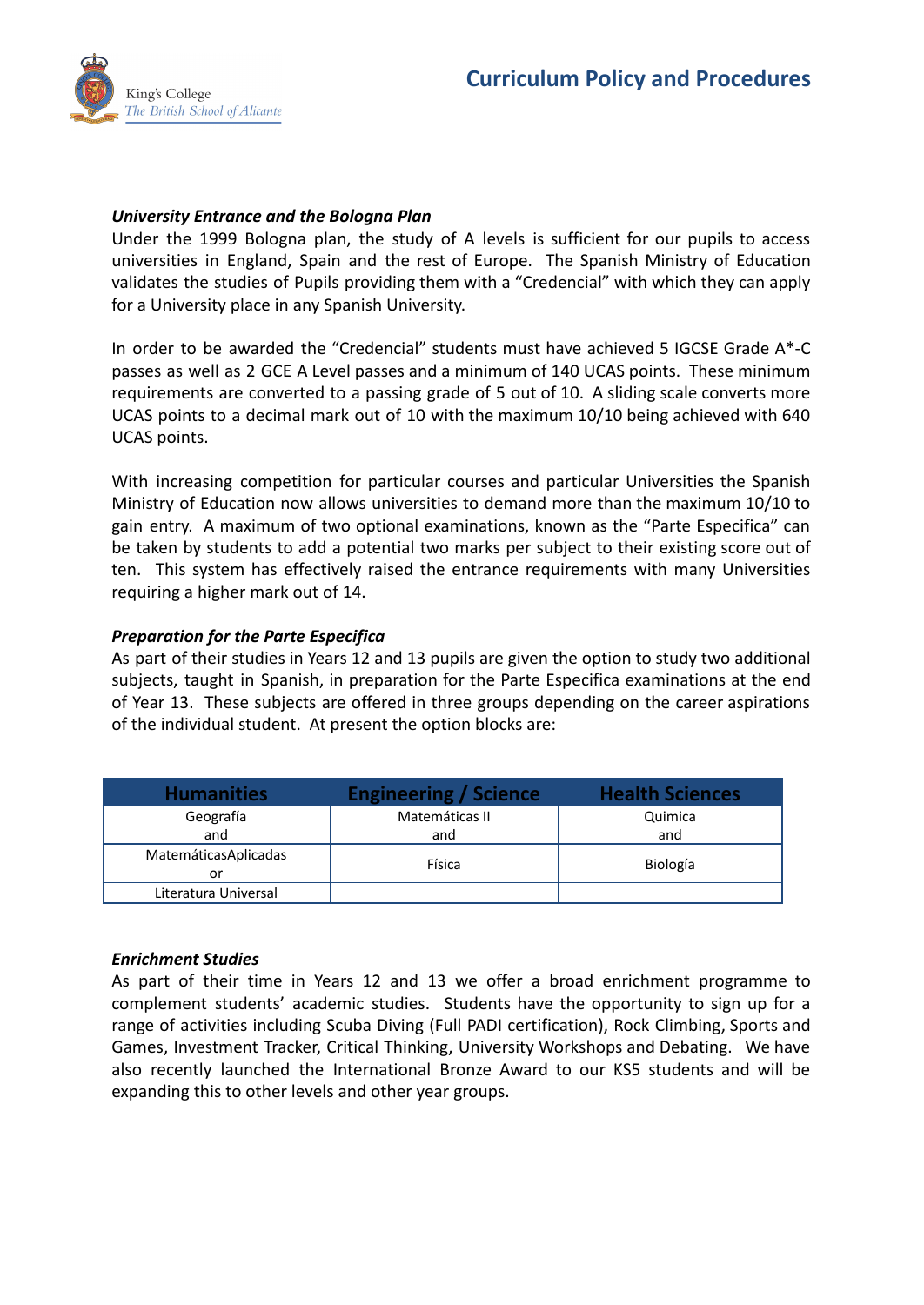

## **Extra Curricular Activities**

We offer a range of after school and lunchtime extracurricular activities which pupils can participate in. A broad and varied programme of extra-curricular activities is offered on alternate Wednesday afternoons to all pupils in Years 7-13.

A more detailed outline of the individual curriculum for every year group is updated annually on the website.

#### **Speaking and Listening, Literacy and Numeracy**

Speaking and listening skills are taught within the English curriculum. Literacy is taught by the English department and supported through other subjects. Numeracy is taught within the Maths curriculum and the skills are reinñforced within many other subjects.

#### **Differentiation**

It is acknowledged that, whilst the intake of King's College is to a degree, selective, there is still a range of abilities within each cohort. Departments are expected to make provision for this within department schemes of work and staff are expected to take this into account in their teaching in a variety of ways.

In Year 13 more able students are encouraged to take on additional studies to support their university applications.

#### **Careers Education**

In Year 9 advice is provided to help pupils make GCSE choices.

In Year 10 the pupils are encouraged to take part in Work Experience for one week at the end of the second term. This is organised and managed by the KS4 Work Experience Coordinator

In Year 11 advice is provided to help pupils make A Level choices. The Careers Officer speaks to the pupils in Form Time sessions; a brochure of sixth form courses is provided; and pupils can make individual appointments with a member of staff for advice on A Level choices and careers. When the pupils submit their choices a check is made against their future plans. Online "Centigrade" testing helps provide pupils with information on suitable career paths.

In the Sixth Form a programme is delivered in Year 12/13; personal tutors, the Careers Officer and Director of Sixth Form are all available to provide advice for the Pupils and discuss their future career paths with them. We have a specific KS5 Work Experience Coordinator who organises longer-term Work Placements for Sixth Formers.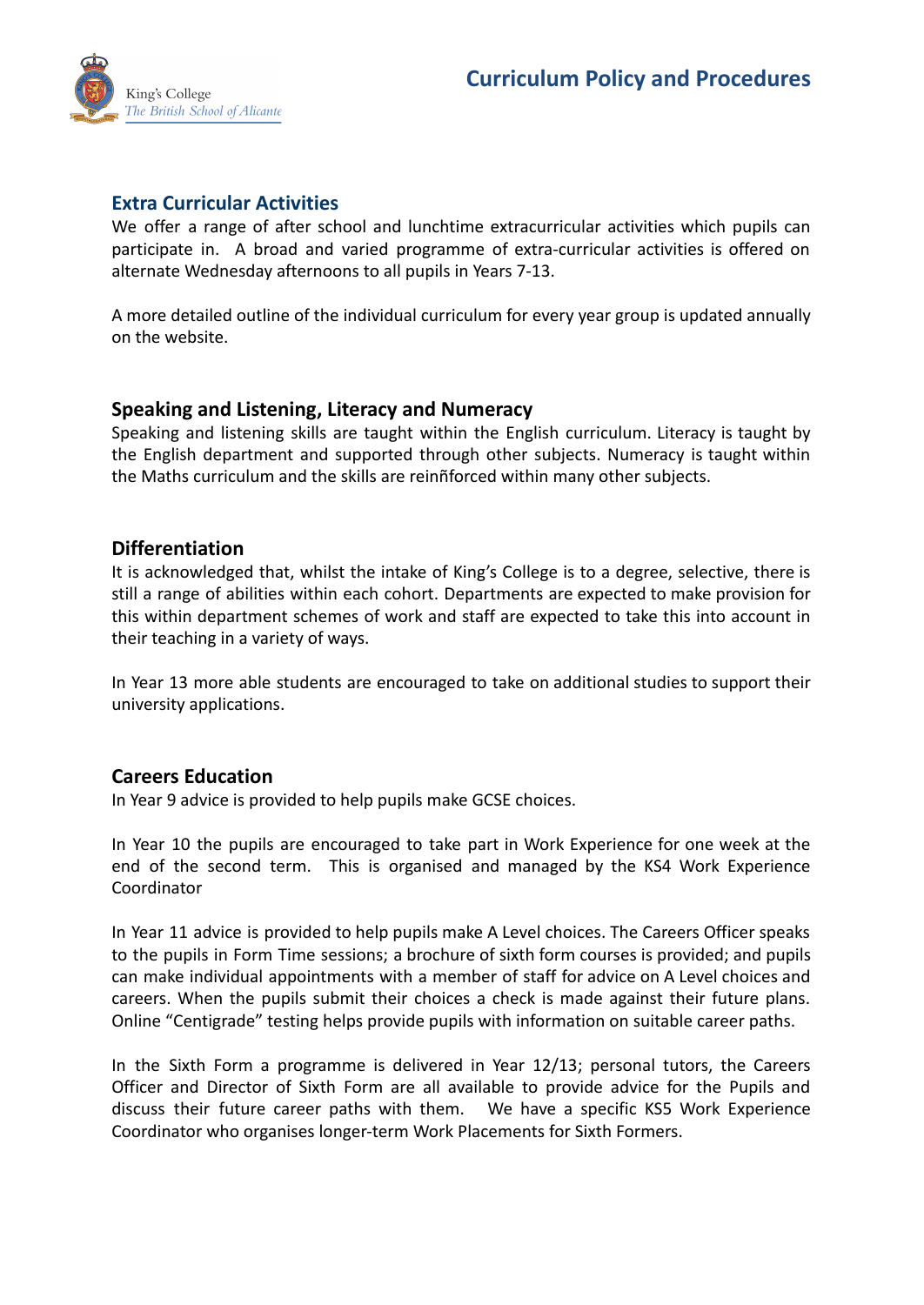

## **Computing**

All pupils in Y7-9 have discrete Computing lessons on a carousel against PSHE. The aim of these discrete lessons is to provide pupils with the core content required by the English National Curriculum. A "Computing Passport" allows pupils to track their skills in Computing develop across subjects. This is updated as pupils cover skills outside of the formal Computing lessons. Computing is an optional subject for KS4 and KS5.

All subject departments incorporate the use of ICT within their curricula, this may take many forms such as: word processing work, internet research, multimedia presentations, IWB and dataprojector activities, use of spreadsheets and graphical presentation of data.

### **PSHEE**

PSHEE is taught as a discrete subject in Years 7-13 and is supported during Form Time and during collapsed timetable days. Content and delivery are monitored by the Year Leaders who are supported by the Leadership Group and Careers Officer.

#### **Opportunities, responsibilities and experiences of adult life**

The curriculum and wider school experience encourages pupils to acquire skills essential for adult life. Students are encouraged to take on student leadership roles in the form of house captains or acting as representatives on the student council. Our Senior students in Sixth Form are able to nominate themselves to positions of responsibility including Head Boy and Head Girl. We also run a buddy system whereby Sixth Form pupils help mentor and support younger students on a weekly basis. Our Sixth Formers also participate in a School Service programme whereby they may assist teachers deliver lessons or act as classroom assistants in the primary school. Work experience is organised in Years 10, 12 and 13.

## **Thinking Skills**

We wish to encourage the pupils to develop their independent learning and thinking skills. To help achieve this KS3-5 pupils have some elements of thinking skills delivered within their PSHE programme. Various strategies are used in classrooms to help students to develop these habits, such as de Bono's Thinking Hats and Thinking Maps.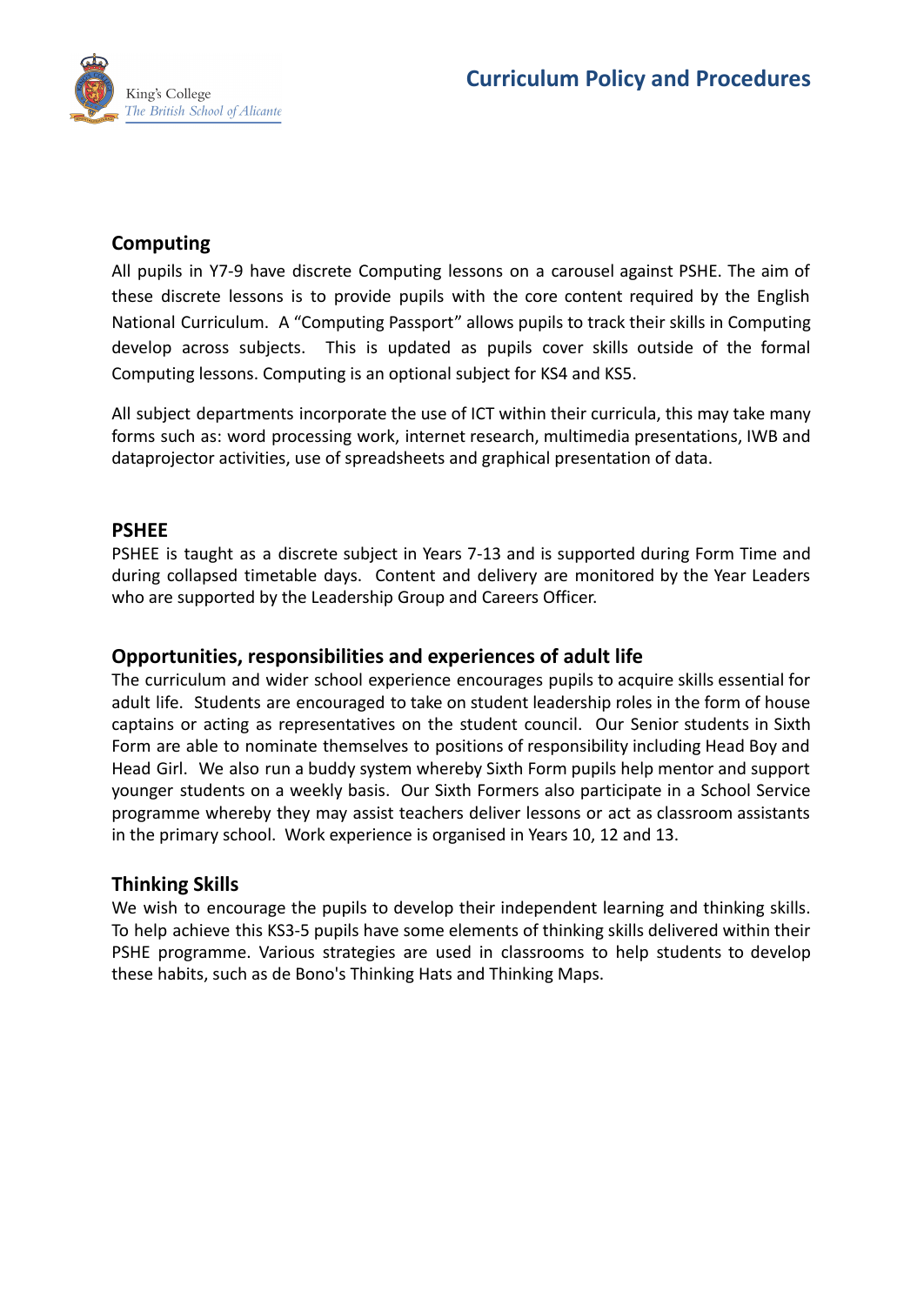

## **Spiritual, Moral, Social and Cultural Education**

#### **Introduction**

At King's College, the British School of Alicante, we recognise that the personal development of pupils, spiritually, morally, socially and culturally plays a significant part in their ability to learn and achieve. As our school philosophy states:

*´Our prime motivation is to provide an environment of excellence and high achievement. Our students are given access to the highest level of academic tuition, and are provided with every opportunity to develop their personal and social skills to prepare them to take their place in society as educated, thoughtful and responsible citizens´.*

We therefore aim to provide an education that provides children with opportunities to explore and develop their own values and beliefs, spiritual awareness, high standards of personal behaviour, a positive caring attitude towards other people, an understanding of their social and cultural traditions and an appreciation of the diversity and richness of other cultures.

There are five parts to the SMSC regulations, as laid out by the ISS Regulations 2003, which are shown below:

(2a) Enable pupils to develop their self-knowledge, self-esteem and self-confidence

(2b) Enable pupils to distinguish right from wrong and to respect the law

(2c) Encourage pupils to accept responsibility for their behaviour, show initiative and understand how they can contribute to community life

(2d) Provide pupils with a broad general knowledge of public institutions and services in England

(2e) Assist pupils to acquire an appreciation of and respect for their own and other cultures in a way that promotes tolerance and harmony between different cultural traditions

All curriculum areas have a contribution to the child's spiritual, moral, social and cultural development and opportunities for this will is explored within the curriculum. The diversity of spiritual traditions will be recognised, and pupils will be given access to alternative views.

All staff will model and promote expected behaviour, treating all people as valuable individuals and showing respect for pupils and their families. Children should learn to differentiate between right and wrong in as far as their actions affect other people. They will be encouraged to value themselves and others.

Children should understand their rights and responsibilities and the need to respect the rights of others. School and classroom charters should promote responsible behaviour. All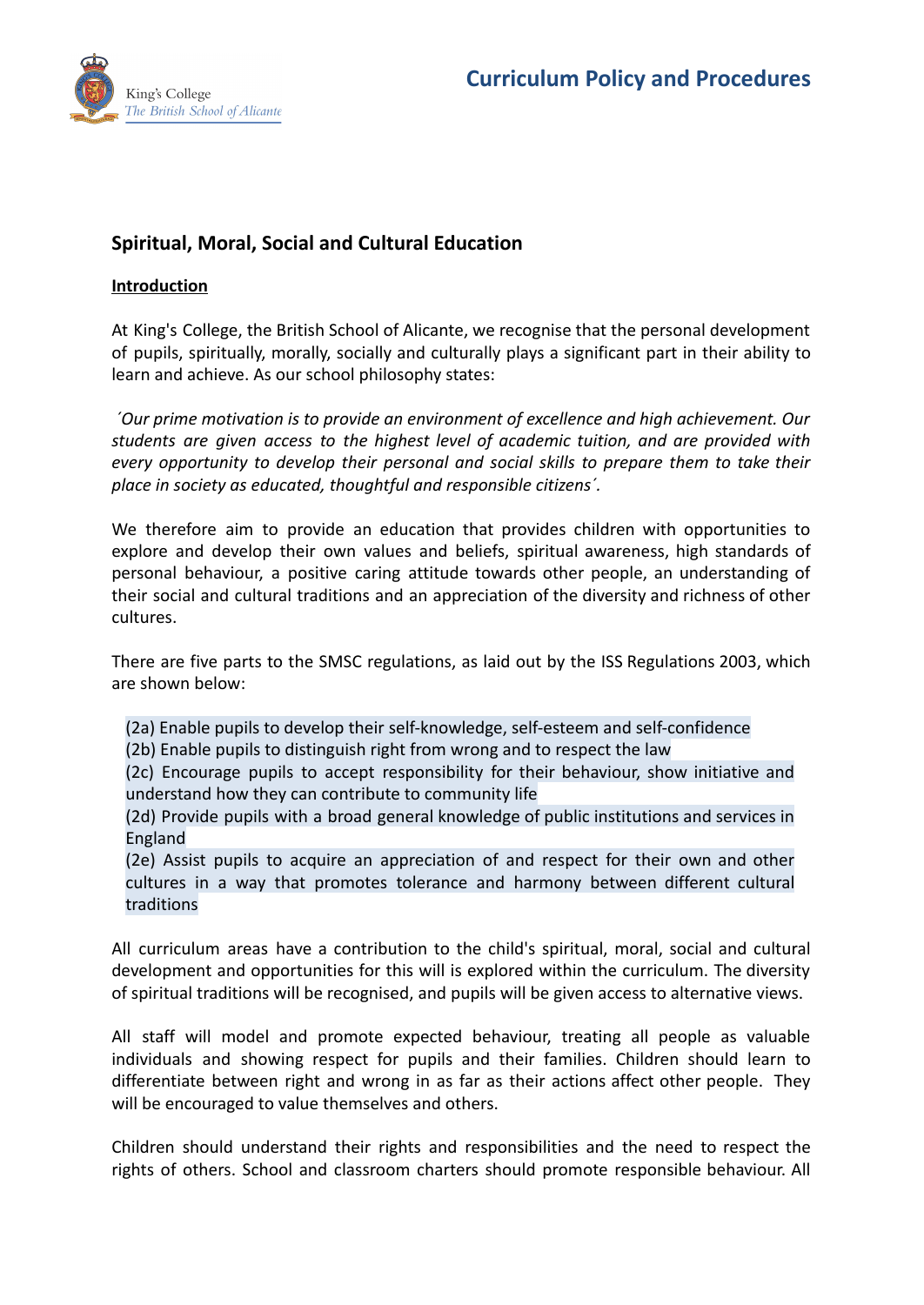

curriculum areas should seek to use illustrations and examples drawn from as wide a range of cultural contexts as possible. This will be reflected in the teacher's planning and learning resources.

#### **General Aims**

#### **We aim to ensure:**

- 1. That everyone connected with the school is aware of our values and principles.
- 2. A consistent approach to the delivery of SMSC issues through the curriculum and the general life of the school.
- 3. That pupils´ education is set within the context that is meaningful and appropriate to their age, aptitude and background.
- 4. That pupils have a good understanding of their responsibilities

#### **Moral Development**

Pupils are instilled with an understanding of the difference between right and wrong. Moral development aims to enable students to make judgments on moral issues by applying moral principles, insights and reasoning. They should be able to recognise moral issues, articulate their own attitudes, and take responsibility for their own actions, behaving consistently in accordance with their principles.

#### **Spiritual Development**

Spiritual development relates to fundamental questions about the meaning and purpose of life which affect everyone, and is not dependent on a religious affiliation. It is synonymous with what it is to flourish as a human being. It is grounded in knowledge and understanding of what human beings are.

#### **Social & Cultural Development**

The school has a strong pastoral system which constantly reinforces standards of behaviour and interaction with others in order to underline how understanding of and respect for others is essential for a well-ordered society. Pupils are taught about the cultural and social differences between individuals and groups. They are taught that they should try to understand these differences, be tolerant where the beliefs and practices of others come into conflict with their own beliefs and celebrate the diversity of the communities in which they live as a strength, not as a reason for conflict and tension. School trips and visits, especially overseas, help to reinforce pupils' awareness and understanding of other cultures.

#### **Spiritual, Moral, Social & Cultural Development in school**

Spiritual, moral, social and cultural dimensions run across all curriculum areas and through school life. All members of the school should be involved in encouraging the development of these dimensions on a day to day basis.

There are three areas of school life, inseparable and yet distinct, in which there arise opportunities to develop pupils spiritually and morally:-

● through the general ethos of the school;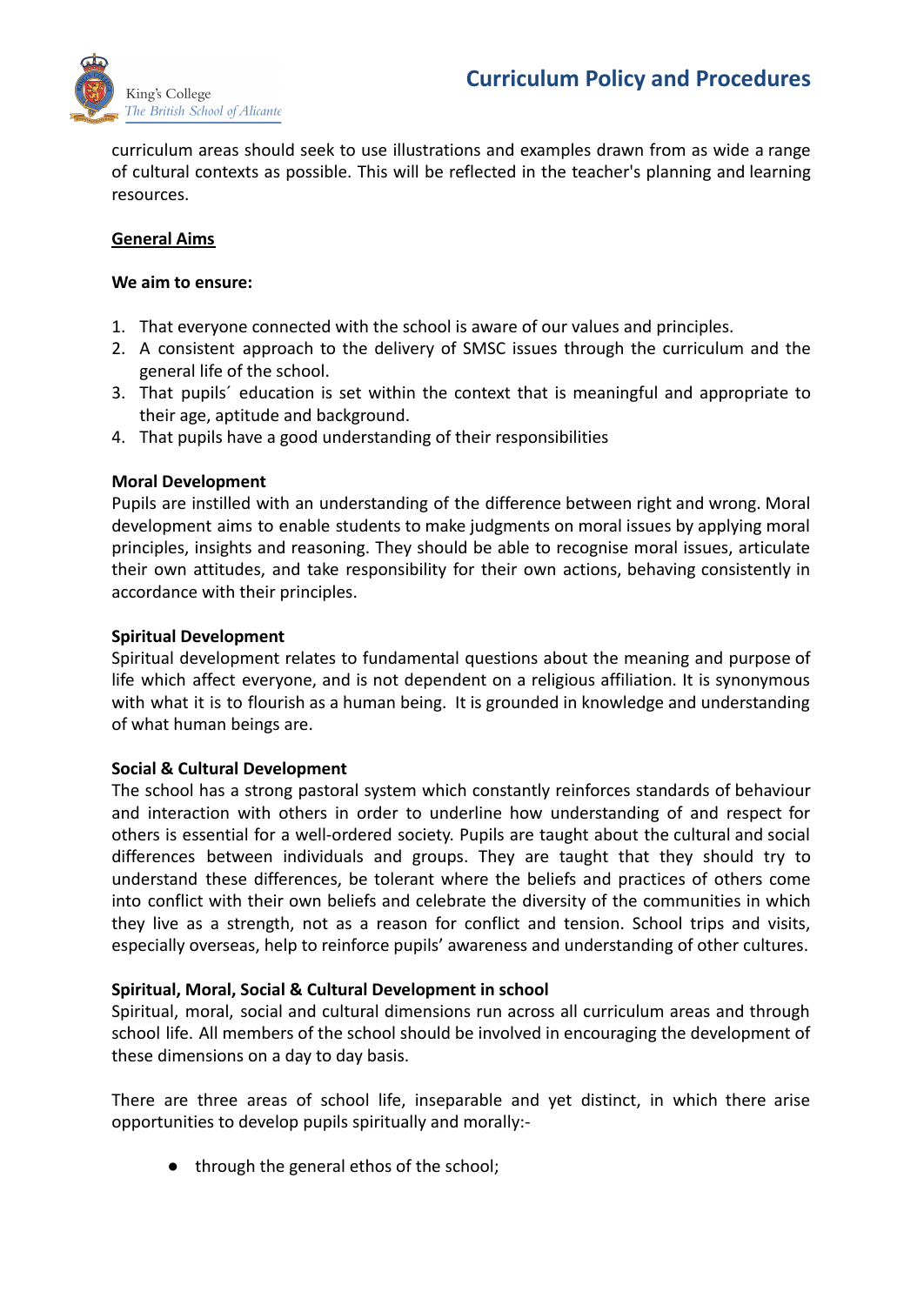

- through the teaching across the curriculum;
- through school assemblies.

#### **Through classroom discussions we will give the children opportunities to:**

- share their achievements and successes with others
- talk about personal experiences and feelings.
- express and clarify their own ideas and beliefs.
- speak about difficult events, e.g. bullying, death etc.
- explore relationships with friends/family/others.
- consider the needs and behaviour of others.
- show empathy
- develop self-esteem and a respect for others, truth and property;
- develop a sense of belonging;
- develop skills and attitudes e.g. empathy, respect, open-mindedness, sensitivity, critical awareness etc;
- how beliefs and commitment to them contribute to personal identity;
- a sense of awe and wonder: being inspired by the natural world, mystery and human achievement;
- a readiness to reflect on 'difficult' questions and respond to the challenging experiences of life, including an awareness of the response offered by religious faith;
- an awareness of oneself in terms of thoughts, feelings, emotions, responsibilities and experiences, the development of self respect;
- a continuing willingness to express inner thoughts and feelings through the creative arts, recognising the importance of imagination, intuition and inspirations;
- the importance of emotions, which can appreciate beauty or respond to injustice, and which lead to a real human maturity;
- worth of every individual and so developing a sense of community and the ability to build up relationships;
- an awareness that moral behaviour comes as much from regulation from within as conforming to outside rules;
- a readiness to engage in open discussion and to learn about moral issues so that there is regular involvement in the process of decision making;
- recognising that either asking for or offering forgiveness is a necessary step towards restoring broken relationships;
- knowledge of codes and conventions of conduct

#### **The Curriculum**

The knowledge and understanding essential to make responsible reasoned judgments should be developed through all subjects of the curriculum. Questions about the origins of the universe, whether life has a purpose and the nature of proof will occur in many curriculum areas. In many subjects moral dilemmas of various kinds will arise as points of discussion. Teachers will use these opportunities to encourage an open minded and critical examination of the issues involved. PSHE lessons deal specifically with many of the moral and ethical issues faced by young people today. The school explores many of the major religions and aims to foster a better understanding of them. Pupils of other faiths are encouraged to share their experience of them.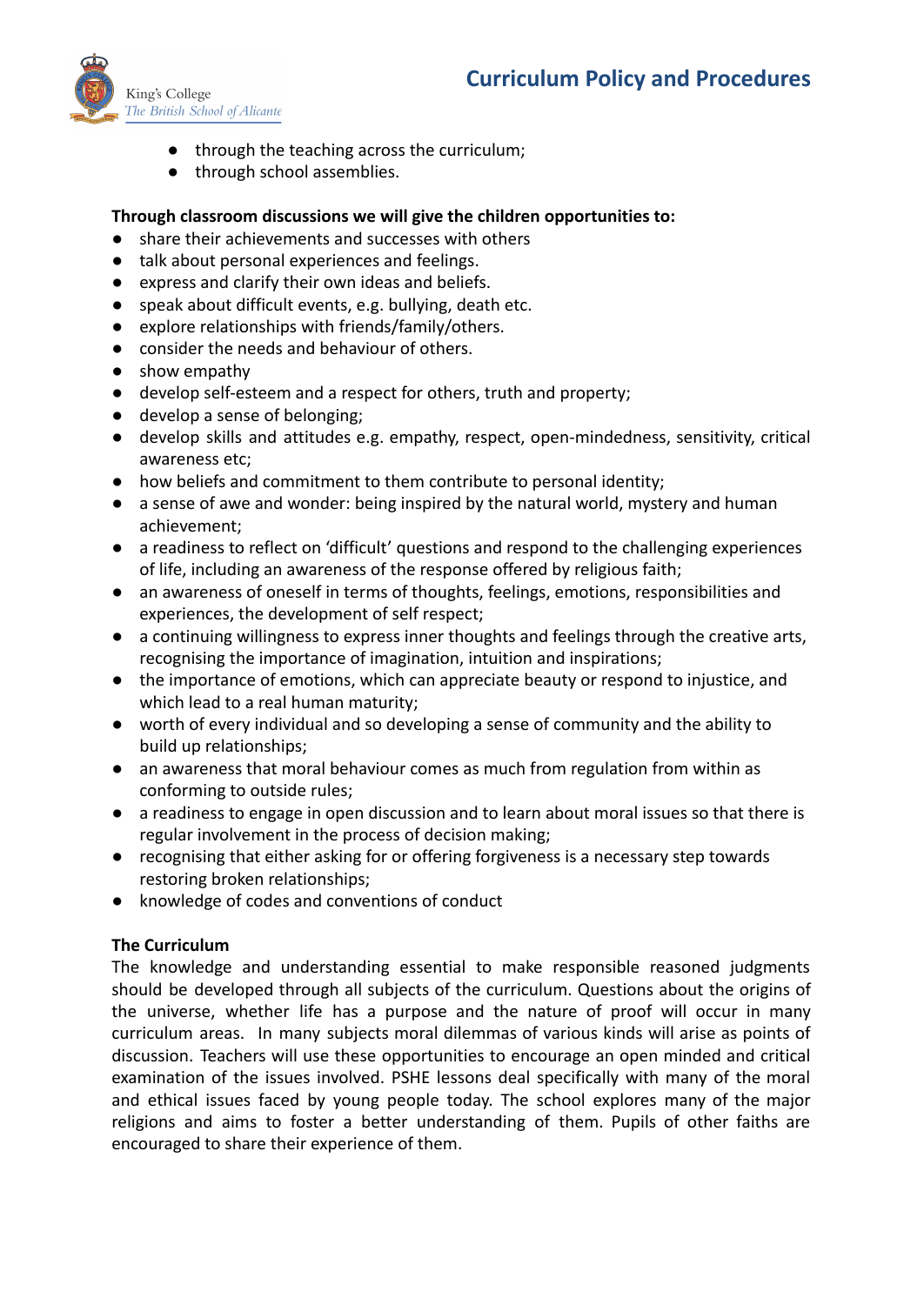

#### **Many curriculum areas provide opportunities to:**

- Listen and talk to each other.
- Learn an awareness of treating all as equals, accepting people who are different because of physical and learning difficulties.
- Agree and disagree.
- Experiencing good role models.
- Take turns and share equipment.
- Work co-operatively and collaboratively.

#### **Practical activities to develop SMSC will include:**

- Working together in different groupings and situations.
- Encouraging the children to behave appropriately at patio and meal times.
- Taking responsibility e.g. class monitors, sixth form post holders, house captains, scholl council representatives etc.
- Encouraging teamwork in PE, house events, extra curricular activities and games.
- Showing appreciation of the performances of other children regardless of ability.
- Hearing music from different composers, cultures and genres.
- Meeting people from different cultures and countries.
- Participation in a variety of different educational visits.
- Participation in live performances.
- Use of assembly themes to explore important aspects of our heritage and other cultures e.g. festival days, the patron saints and national celebrations.
- Studying literature and art from different cultures supported by visits from writers and artists and participating in workshops.
- Opportunities for the children to hear and see live performances by professional actors, dancers and musicians.
- Opportunities in music to learn songs from different cultures and play a range of different instruments.
- Studying the contributions to society that certain famous people have made.

#### **Links with the wider community**

- Visitors are welcomed into our school.
- The school will support the work of a variety of charities.
- Children will be taught to appreciate and take responsibility for their local environment.
- Close liaison between both schools and inter school competitions.
- Annual exchange programme with the John Madejski Academy

#### **Monitoring and evaluation**

- Provision for SMSC is monitored and reviewed on a regular basis. This achieved by:
- Monitoring of teaching and learning and work scrutiny by the Leadership group, Year Leaders and the Head teacher
- Regular discussions at staff meetings.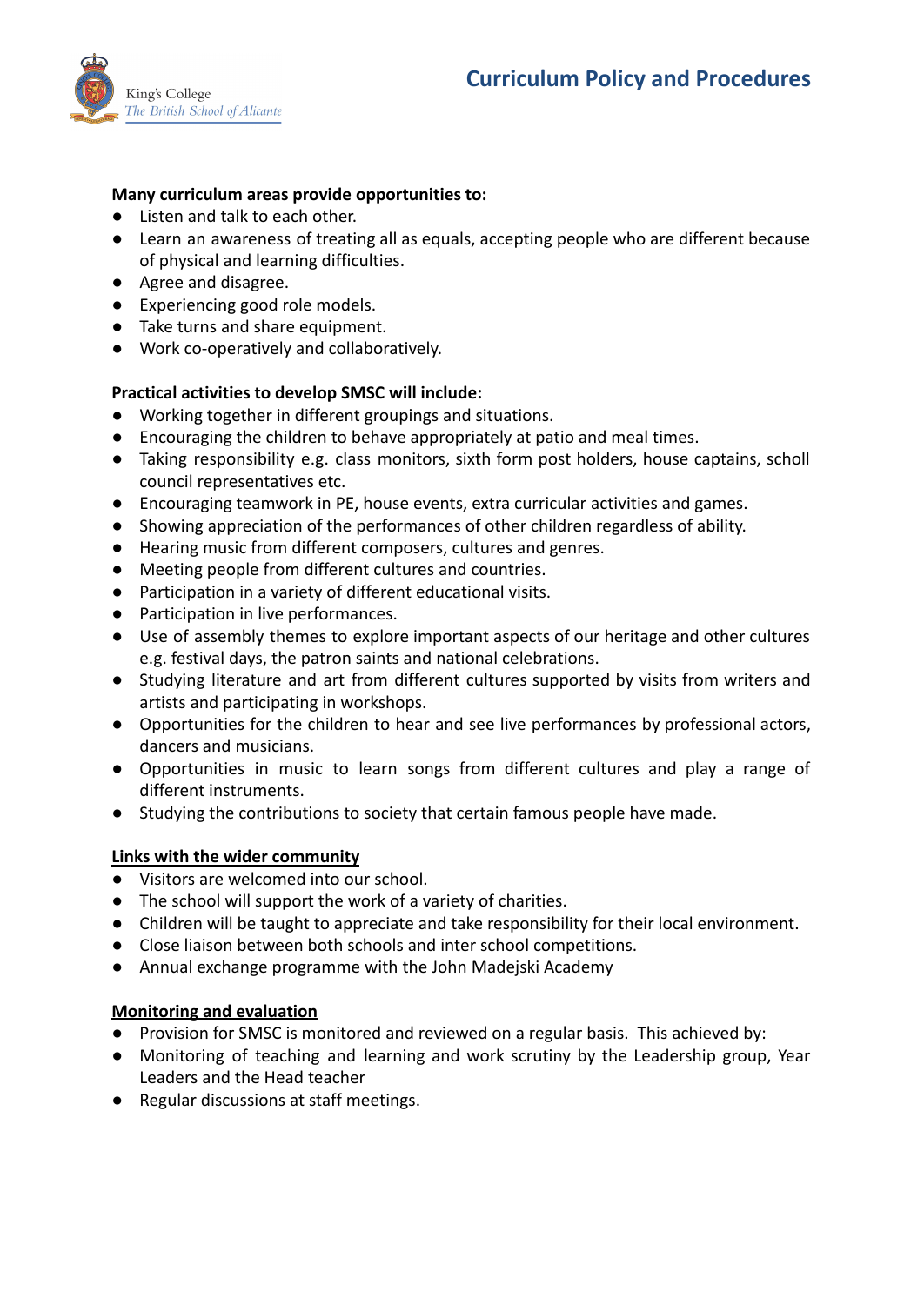

## **Primary / Secondary School Curriculum Liaison**

The Primary School is situated on the same physical site and provides the Secondary School with the vast majority of its intake. We believe it is important to make the transition between the two parts of the school as easy as possible and to gain the benefits of co-operation between the schools. Knowledge of the curriculum near the transition boundary is important as is discussion about how things should be taught in order to maximise the benefits to pupil learning. Staff from the other part of the school can be a useful resource for reference and possibly for delivering cross–school activities, lesson observation or teaching when timetabling and other considerations can allow. Secondary School teachers are timetabled to teach lessons to Year 6 classes in English, Mathematics, Music and Science and we hold an annual "Changeover" Day in May during which the Year 6 pupils follow a structured programme in Secondary and our current Year 7s help to explain how Secondary School differs to the routine they are used to.

The Subject Leaders that exist in both schools are expected to maintain regular links with their counterpart in the Primary/Secondary school. The aims of these meetings are:

- To ensure that the overall aims of the departments of the separate parts of the school are compatible. Details to be kept in department handbooks.
- To give the Year/Subject Leader an overview of the scheme of work in each department with particular reference to years 5, 6, 7 and 8. The Secondary school department should hold a copy of the year 6 SOW in their handbook and the Junior School department the year 7 one for reference.
- To be aware of differentiation in particular to share ideas for differentiation other than by outcome.
- Homework and the assessment and recording policy.
- To look at samples of work from these year groups to give an idea of standards achieved.
- To look for areas of duplication that can be avoided and to look for ideas of topics that are missing or perhaps things that can be recapped and extended in the Senior School or treated from another angle.
- To discuss ways that things are taught to make sure that they are compatible or to gain an understanding of the reason if they need to be different. (This may not be appropriate in all subjects and it is more probable that it will originate from Secondary school departments who are aware of technical details that would be better addressed in a different way at the earlier stage. Although it may also be an opportunity for Primary School staff to explain why they feel they have to do something differently.)
- To look at opportunities for cross school links within department areas such as: lesson observation; possible joint year 6, 7 events; Secondary School staff running an activity for year 6; teaching a 'one off' lesson or topic in the other school; staff from the other school judging competitions etc.

For all pupils entering the Secondary School from the Primary School, the results of end of KS2 tests together with Entrance Exam scores are made available to staff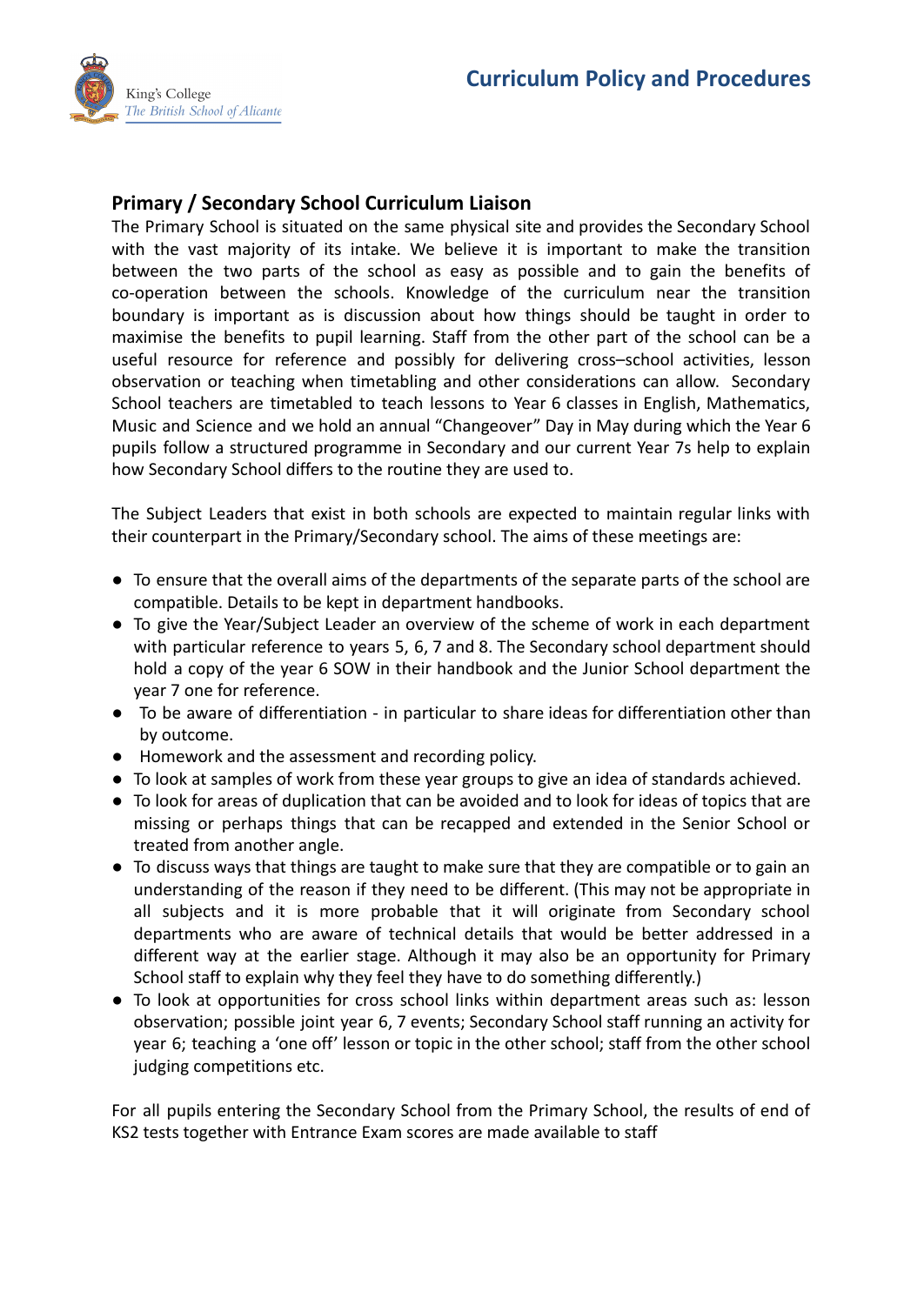

| Written by: SW September 2011 | Reviewed by: SW August 2021 |
|-------------------------------|-----------------------------|
| Approved by: DL August 2015   | Next Review: September 2022 |
| Approved SRF: October 2015    |                             |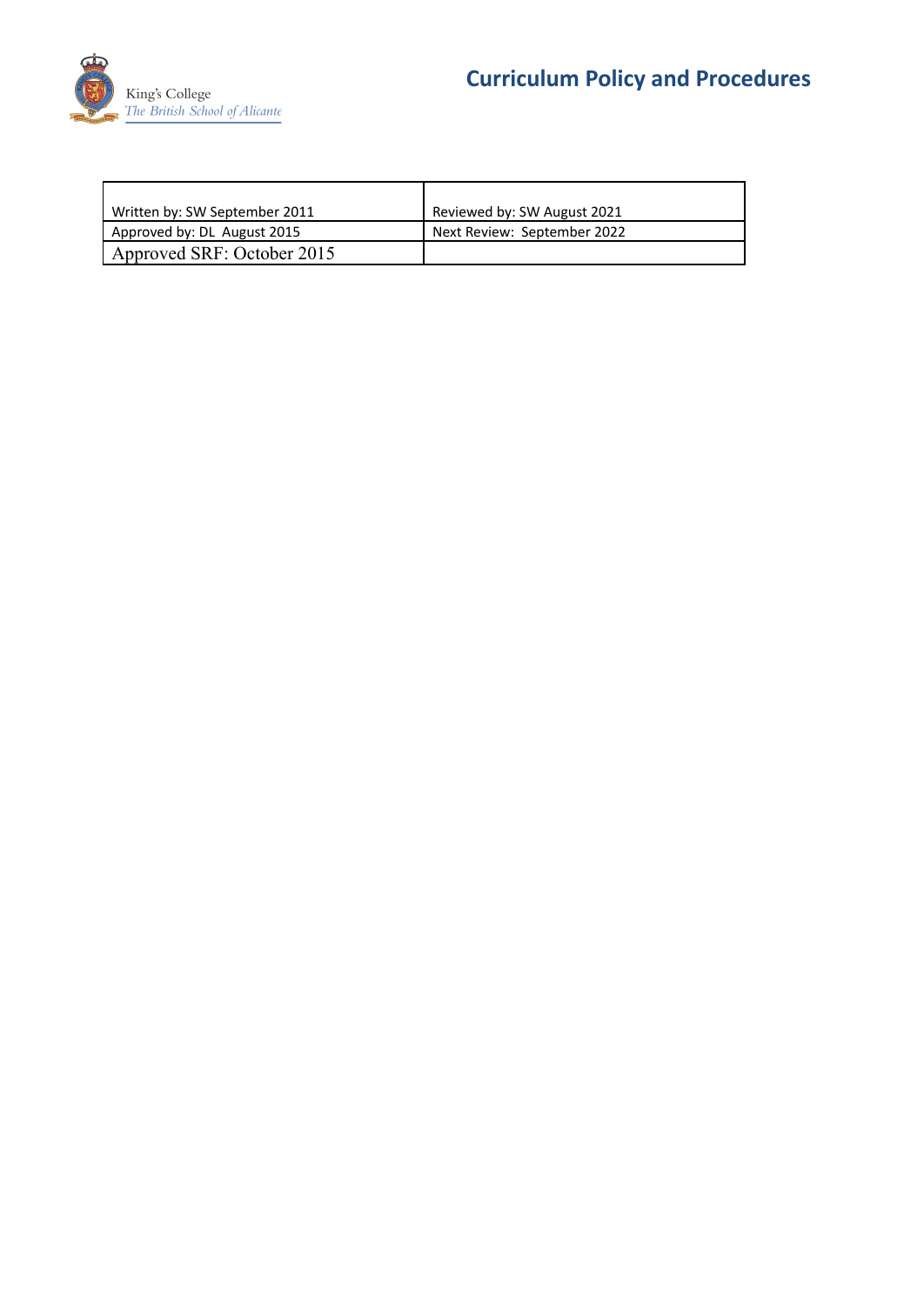**COMPLEMENTARY SUBJECTS**



**Appendix A – 2016/17 Year 10 Curriculum**

# **Compulsory Subjects**

## **INTERNATIONAL GCSE SUBJECTS**

| English<br>Language<br>&<br>Literature | <b>Mathematics</b> | Spanish<br>0r<br>Lengua y<br>Literatura<br>Castellana |  | C.C.<br><b>Sociales</b> | Lengua<br>Valenciana | Physical<br>Education |
|----------------------------------------|--------------------|-------------------------------------------------------|--|-------------------------|----------------------|-----------------------|
| 6 PERIODS                              | <b>6 PERIODS</b>   | 4 PERIODS                                             |  | 2 PERIODS               | 2 PERIODS            | 2 PERIODS             |

Compulsory subjects are studied by all pupils; these are not optional. Pupils will be placed in the appropriate Spanish group based on teacher-assessment of their language skills. Students in mathematics are placed in groups based on their performance in Year 9 and YELLIS scores though all groups aim to sit the higher paper. It is also compulsory to choose a minimum of ONE science subject (Biology / Chemistry / Physics) from the optional subjects below.

## **Optional International GCSE Subjects**

| <b>Block A</b>          | <b>Block B</b>       | <b>Block C</b>   | <b>Block D</b>   |
|-------------------------|----------------------|------------------|------------------|
| Chemistry               | <b>Physics</b>       | <b>Biology</b>   | Chemistry        |
| <b>Business Studies</b> | <b>Economics</b>     | Chemistry        | Computing        |
| German                  | French               | <b>Physics</b>   | Art & Design     |
| <b>Drama</b>            | <b>Media Studies</b> | French           | <b>Music</b>     |
|                         |                      |                  | <b>History</b>   |
|                         |                      |                  |                  |
| <b>4 PERIODS</b>        | <b>4 PERIODS</b>     | <b>4 PERIODS</b> | <b>4 PERIODS</b> |

One subject must be chosen from each block. One subject MUST be a science subject (Biology / Chemistry / Physics / Combined Science). Due to demand PE will be offered during PE lessons to interested pupils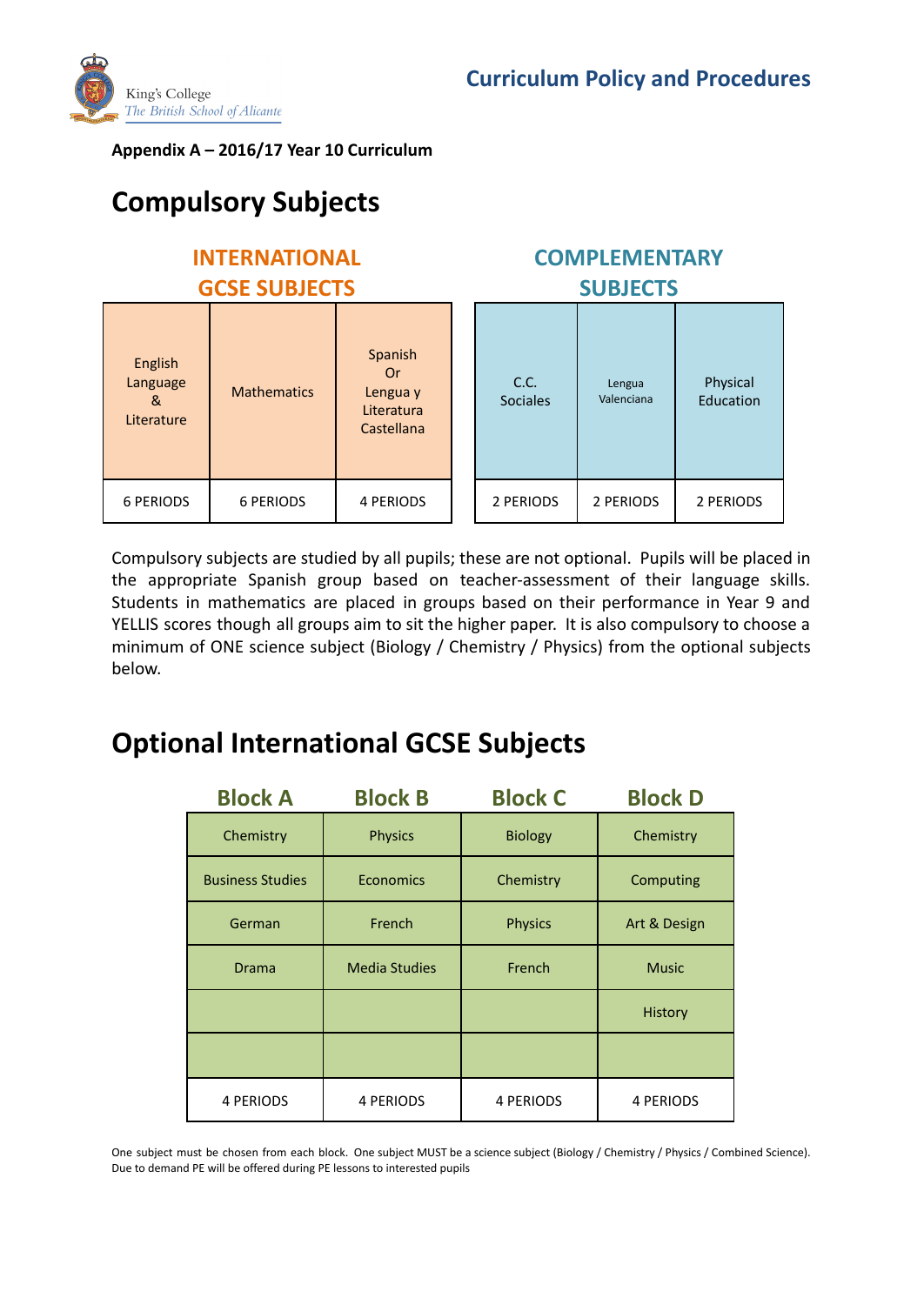

### **Appendix B – 2015/16 Year 11 Curriculum**

# **Compulsory Subjects**

## **INTERNATIONAL GCSE SUBJECTS**

| English<br>Language<br>& Literature | <b>Mathematic</b><br>S | Spanish<br>0r<br>Lengua y<br>LiteraturaCa<br>stellana | C.C.<br><b>Sociales</b> | Lengua<br>Valencian<br>a | Physical<br>Education |
|-------------------------------------|------------------------|-------------------------------------------------------|-------------------------|--------------------------|-----------------------|
| 6 PERIODS                           | <b>6 PERIODS</b>       | 4 PERIODS                                             | 2 PERIODS               | 2 PERIODS                | 2 PERIODS             |

## **COMPLEMENTARY SUBJECTS**

| C.C.<br><b>Sociales</b> | Lengua<br>Valencian<br>a | Physical<br>Education |
|-------------------------|--------------------------|-----------------------|
| 2 PERIODS               | 2 PERIODS                | 2 PERIODS             |

Compulsory subjects are studied by all pupils; these are not optional. Pupils will be placed in the appropriate Spanish group based on teacher-assessment of their language skills. Students in mathematics are placed in groups based on their performance in Year 9 and YELLIS scores though all groups aim to sit the higher paper. It is also compulsory to choose a minimum of ONE science subject (Biology / Chemistry / Physics) from the optional subjects below.

# **Optional International GCSE Subjects**

| <b>Block A</b>          | <b>Block B</b>   | <b>Block C</b>          | <b>Block D</b>            |
|-------------------------|------------------|-------------------------|---------------------------|
| <b>Biology</b>          | <b>Physics</b>   | <b>Biology</b>          | Chemistry                 |
| <b>Business Studies</b> | <b>Drama</b>     | Chemistry               | Art & Design              |
| Computing               | Economics        | <b>Physics</b>          | <b>History</b>            |
| German                  | French           | <b>Combined Science</b> | <b>Physical Education</b> |
| <b>Media Studies</b>    | Geography        | French                  |                           |
| <b>History</b>          |                  |                         |                           |
| <b>4 PERIODS</b>        | <b>4 PERIODS</b> | <b>4 PERIODS</b>        | <b>4 PERIODS</b>          |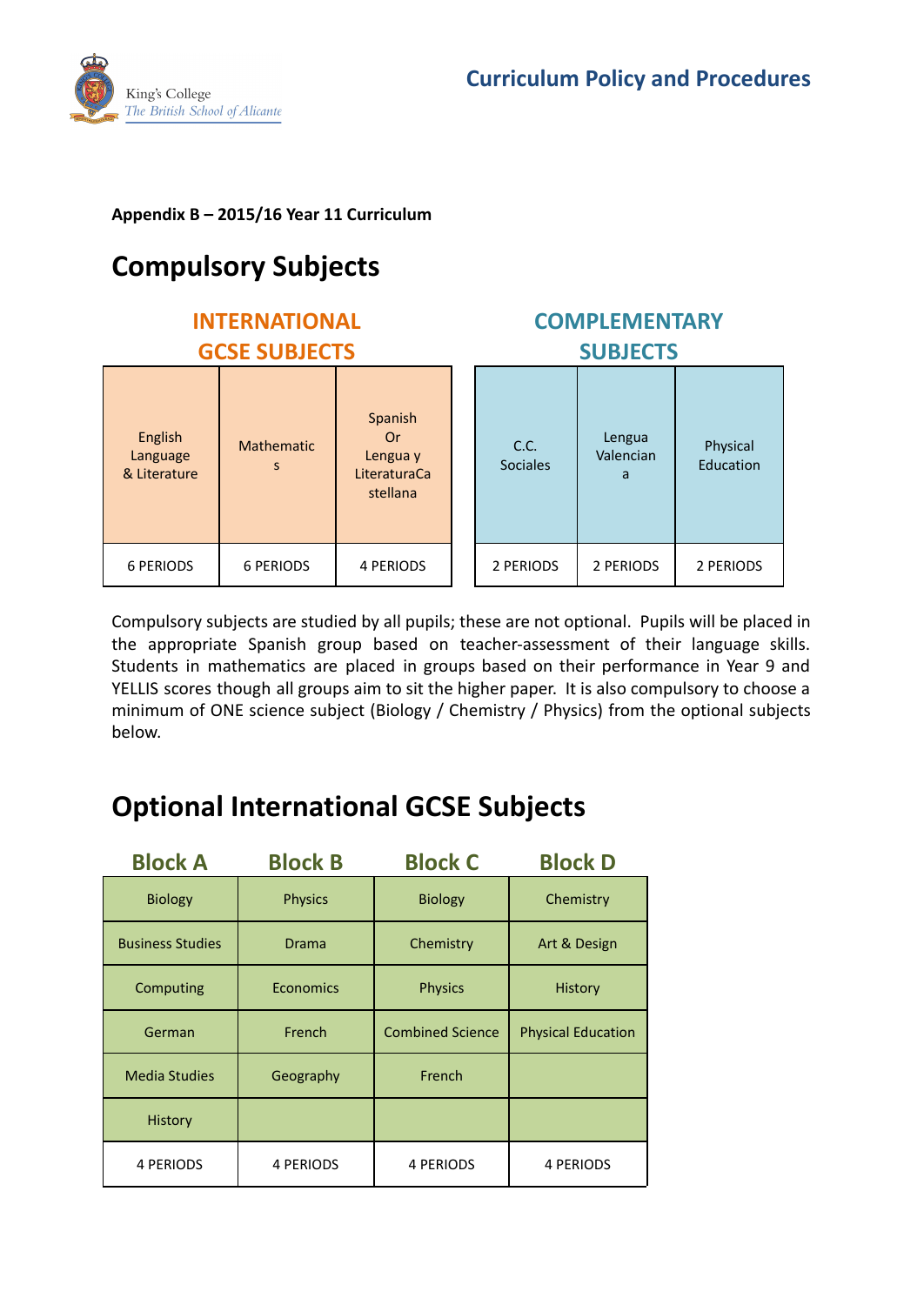

#### **Appendix D – 2015/16 Year 12 Curriculum**

## **Optional GCE A Level (AL) Subjects**

| <b>BLOCK</b>              | <b>BLOCK</b>              | <b>BLOCK</b>              | <b>BLOCK</b>              | <b>BLOCK</b>              | <b>BLOCK</b>                      | <b>BLOCK</b>              |
|---------------------------|---------------------------|---------------------------|---------------------------|---------------------------|-----------------------------------|---------------------------|
| A                         | Β                         |                           |                           | Е                         | F                                 | G                         |
| French                    | <b>Biology</b>            | English                   | German                    | Computing                 | <b>Business</b><br><b>Studies</b> | Lengua                    |
| <b>Maths</b>              | History                   | French                    | <b>Physics</b>            | <b>Physics</b>            | Geography                         |                           |
| Psychology                | Art & Design              | <b>Economics</b>          | Chemistry                 | Spanish                   | <b>Mathematics</b>                |                           |
|                           |                           |                           | <b>Music</b>              | Chemistry                 |                                   |                           |
| <b>6 PERIODS</b>          | <b>6 PERIODS</b>          | <b>6 PERIODS</b>          | <b>6 PERIODS</b>          | <b>6 PERIODS</b>          | <b>6 PERIODS</b>                  | 2 PERIODS                 |
| 140 UCAS<br><b>POINTS</b> | 140 UCAS<br><b>POINTS</b> | 140 UCAS<br><b>POINTS</b> | 140 UCAS<br><b>POINTS</b> | 140 UCAS<br><b>POINTS</b> | 140 UCAS<br><b>POINTS</b>         | 140 UCAS<br><b>POINTS</b> |

| Cambridge<br><b>TEFL</b> | Matemáticas | <b>Matemáticas</b> | Cambridge<br><b>TEFL</b> | <b>FCE</b> |  |
|--------------------------|-------------|--------------------|--------------------------|------------|--|
|                          | Física      | Física             | Geografía                | Bio y Qui  |  |
|                          |             |                    | Matemáticas              |            |  |

Students may choose only one subject per vertical option block. Year 12 students must study at least 4 AS levels (which may include Spanish/Lengua), and could drop to 3 plus Spanish in Year 13.Students study each of Options A-F over two years and are normally entered for an AS qualification in Year 12 and an A2 qualification in Year 13. The maximum number of UCAS points is based on that subject being taken to A2 level at the end of Year 13. Points for AS level qualifications are not normally included in UCAS totals if that pupil subsequently obtains as A2 qualification in the same subject. The Spanish A Level is taken at the end of Y12 for all native speakers. **Option choices may not be changed after the first four weeks of school.**

A range of complementary studies are organised in order to offer you a broader education and prepare for Parte Especifica exams that may be required by some Spanish Universities. Selectividad courses for Parte Especifica examinations are COMPULSORY if you are applying to Spanish University. If you are unsure whether or not you wish to apply to Spanish university, you should opt for at least one Parte Especifica subject.